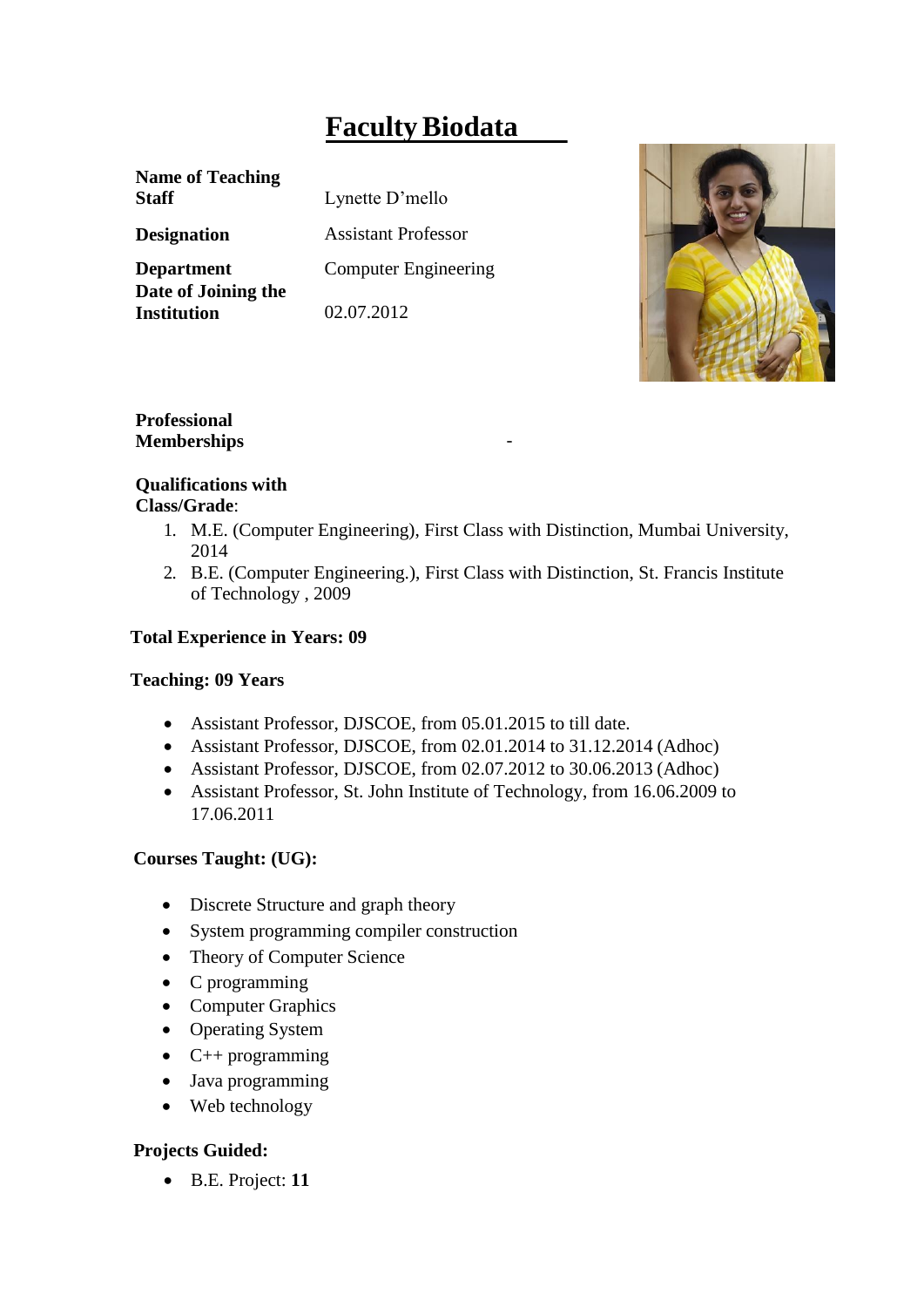#### **Academic Duties:**

- Admission Committee member (College level)
- Weekly report and Sap attendance coordinator (Department level Jul 2019 till date)
- Monthly report coordinator (Department level Jan 2018- Jun 2019)
- Time table coordinator (Jan 2015- Jan 2017)
- Exam Core Committee member(College level Jul 2017- Jul 2019)

## **Workshop, lecture series & Conferences Conducted/Attended:**

Member of Technical Committee :- DJICACTA 2015

| Sr.<br>No.                  | <b>Title of STTP/FDP</b>                                        | <b>Organized by</b> |
|-----------------------------|-----------------------------------------------------------------|---------------------|
|                             | Organized and attended FDP on "Intellectual<br>property rights" | D.J. Sanghvi COE    |
| $\mathcal{D}_{\mathcal{L}}$ | Attended STTP on "Machine learning and Deep<br>learning"        | D.J. Sanghvi COE    |
| 3                           | Attended FDP on "R programming and Python"                      | D.J. Sanghvi COE    |
| 4                           | Attended "Practical Insight to cloud comuting"                  | D.J. Sanghvi COE    |

#### **Grants Received:**

- Mumbai University Grant for project "Hunt for Exoplanets" in
- A.Y. 2018-19 Publication & Conferences: **(Till Date)**

## **Papers presented in International Journal: -**

| Sr.            | <b>Publication</b>                             |                                                |
|----------------|------------------------------------------------|------------------------------------------------|
| No.            | <b>Name</b>                                    | <b>Publication/Citation details</b>            |
|                | Analysis of Cocke-Younger-Kasami and           | International Research Journal of              |
|                | Earleys algorithms on Probabilistic CFG        | Engineering and Technology, ISSN:<br>2395:0072 |
| $\overline{2}$ | "Application of Data Mining in predicting a    | $IJETABOct-15$ $ISSN 2250-$                    |
|                | <b>Course for a Student Based on Previous</b>  | 2459, ISO 9001:2008 Certified                  |
|                | Records, Financial Status and Personality"     | Journal, Volume 5, Issue 10,                   |
| $\mathcal{R}$  | A Study of Sequential Pattern Mining           | IJIACS ISSN $2347 - 8616$ Volume               |
|                | Algorithms                                     | 4, Issue 11 November 2015                      |
| $\overline{4}$ | "Spatial Data Mining Techniques"               | IJETAEOct-15 ISSN 2250-                        |
|                |                                                | 2459, ISO 9001:2008 Certified                  |
|                |                                                | Journal, Volume 5, Issue 10,                   |
| 5              | "Analysis of Skills Required for Placements in | IJIACS, September 2015<br><b>ISSN</b>          |
|                | the IT Field Using Formal Concept Analysis",   | 2347 - 8616 Volume 4, Issue 9                  |
|                | "Movie Attendance Prediction"                  | International Journal of Computer              |
| 6              |                                                | Applications $(0975 - 8887)$ , Nov-            |
|                |                                                | 15 Volume 130 – No.3                           |